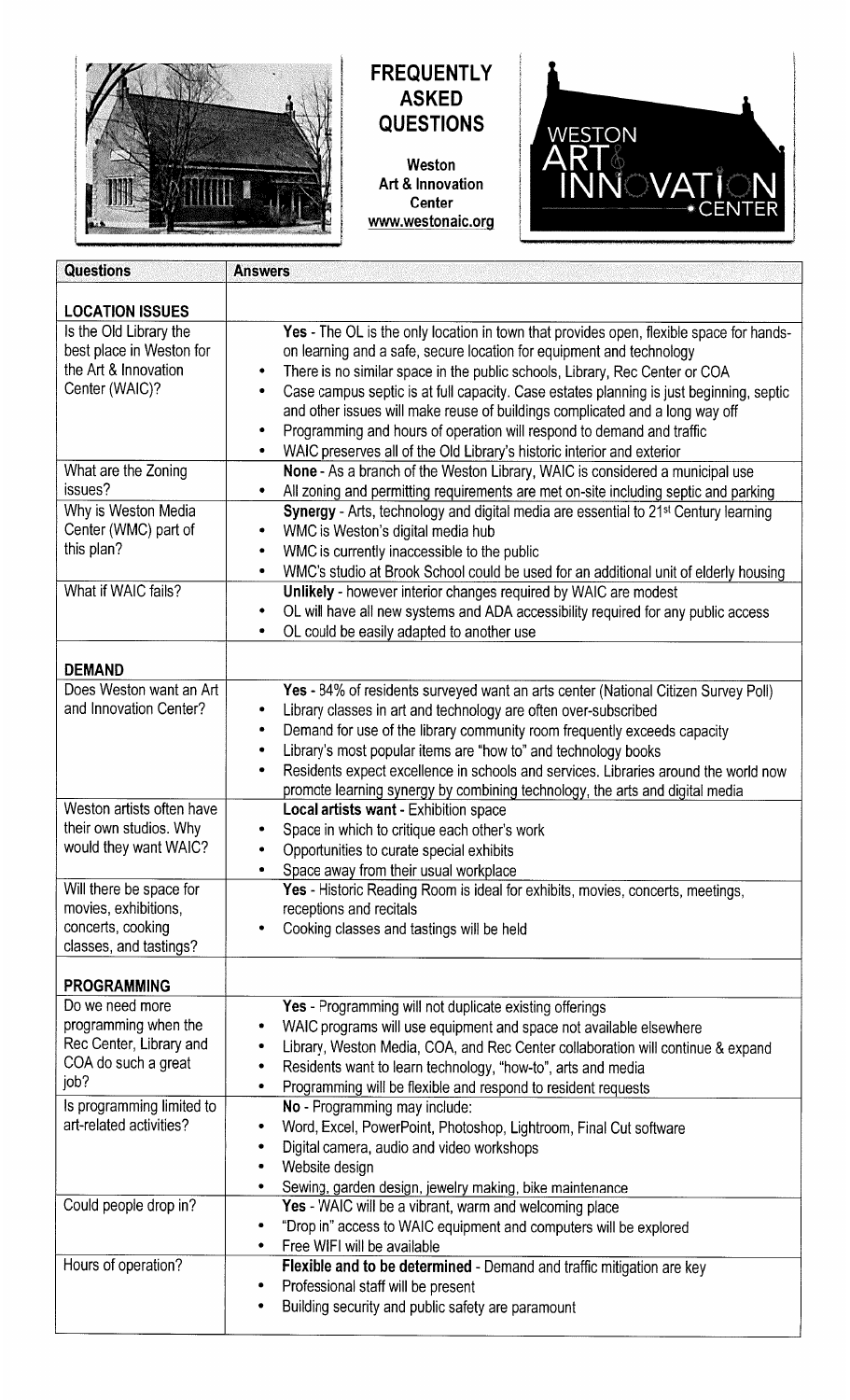| <b>FINANCIALS</b>                                                                                                                                       |                                                                                                                                                                                                                                                                                                                                                                                                                                                                                                                                                                                                                                                                                                                                                                                                                                                                                                                                                                  |
|---------------------------------------------------------------------------------------------------------------------------------------------------------|------------------------------------------------------------------------------------------------------------------------------------------------------------------------------------------------------------------------------------------------------------------------------------------------------------------------------------------------------------------------------------------------------------------------------------------------------------------------------------------------------------------------------------------------------------------------------------------------------------------------------------------------------------------------------------------------------------------------------------------------------------------------------------------------------------------------------------------------------------------------------------------------------------------------------------------------------------------|
| What will it cost Weston<br>taxpayers?<br>Where will the money<br>come from?                                                                            | No tax increases are expected<br>Community Preservation Act (CPA) funds are earmarked for OL restoration<br>۰<br>Financial projections for operations are conservative and based on extensive<br>۰<br>research by the WAIC team<br>Operations to be paid by program fees, rentals, sponsorships, grants and fundraising<br>۰<br>WAIC will be a new town amenity and enhance Weston's reputation as a great place<br>۰<br>to live and raise a family                                                                                                                                                                                                                                                                                                                                                                                                                                                                                                              |
| Why is the OL project so<br>expensive?<br>Wouldn't it be cheaper to                                                                                     | Renovating any historic building is costly<br>Caring for our historic treasures demonstrates what our community values<br>۰<br>\$364,000 will be requested from CPA funds for design fees at May 9th Town Meeting.<br>۰<br>This equals 13% of construction costs, the specification for historic projects<br>\$2,800,000 will be requested from CPA funds for building costs at May 2017 Town<br>Meeting<br>Furnishings and equipment to be paid by fundraising (\$200,000 already pledged)<br>۰<br>No - Greatest expense is in making the building code-compliant, modernizing systems                                                                                                                                                                                                                                                                                                                                                                          |
| renovate the OL into a<br>"plain vanilla" box rather<br>than an Art and<br>Innovation Center?                                                           | and making the OL ADA accessible<br>Customizing the interior to suit WAIC's needs requires minimal build-out<br>۰<br>Planning is most cost effective when done for a specific use and program<br>۰<br>Plans can be specified to separate WAIC's specific needs from the generic build-out<br>۰                                                                                                                                                                                                                                                                                                                                                                                                                                                                                                                                                                                                                                                                   |
| Can CPA funds be used<br>for an Art & Innovation<br>Center?                                                                                             | Yes - CPA funds can be used to renovate a historic building for another use<br>Restoring a historic building to active re-use is the best way to ensure its survival<br>۰<br>CPA money cannot fund equipment, chairs, etc.<br>۰<br>WAIC has \$200,000 pledged toward start-up costs (other than renovations)<br>$\bullet$<br>Fundraising continues<br>۰                                                                                                                                                                                                                                                                                                                                                                                                                                                                                                                                                                                                          |
| What are the costs of<br>operating the WAIC?                                                                                                            | Annual income and expenses for first year operations conservatively estimated:<br>\$314,420 - Income for workshop fees, reading room rentals, membership fees,<br>$\bullet$<br>sponsorships, grants and fundraising<br>\$297,486 - Expenses for salaries & benefits, utilities, maintenance, materials,<br>$\bullet$<br>hardware, software and marketing<br>\$16,934 - Net Profit, first year of operations<br>Second Year profit estimated at \$122,485<br>All profits will be used to maintain the building, expand and enrich WAIC programs<br>$\bullet$                                                                                                                                                                                                                                                                                                                                                                                                      |
| <b>PROCEDURES</b>                                                                                                                                       |                                                                                                                                                                                                                                                                                                                                                                                                                                                                                                                                                                                                                                                                                                                                                                                                                                                                                                                                                                  |
| Should we know what is<br>happening with the JST<br>before we decide what<br>happens with the OL?<br>Will there EVER be a real<br>restaurant in Weston? | No - After two years of serious study, JST/OL Working Group (JSTOLWG) decided<br>that a dual-track serves both buildings better and allows progress on OL to start now<br>Both buildings and all reasonable uses have been thoroughly studied<br>۰<br>WAIC is the unanimous JSTOLWG choice for the OL<br>۰<br>Friends of the JST proposal for a full service restaurant and space for non-profits is<br>۰<br>the JSTOLWG unanimous choice for the JST<br>Likelihood of success at Town Meeting is better with a dual-track plan<br>$\bullet$<br>Yes - Friends of the Josiah Smith Tavern are well underway with plans for a full<br>service restaurant<br>JST is a much more complex building than OL and planning takes longer<br>۰<br>JST is a great place for a restaurant - as evidenced by two complete, professional<br>$\bullet$<br>proposals for a full service restaurant in the barn and connector<br>A restaurant will complement WAIC and vice-versa |
| THE FUTURE                                                                                                                                              |                                                                                                                                                                                                                                                                                                                                                                                                                                                                                                                                                                                                                                                                                                                                                                                                                                                                                                                                                                  |
| What will happen to JST<br>and its current tenants,<br>Women's Community<br>League (WCL), and<br><b>Weston Historical</b><br>Society?                   | A full-service restaurant is planned for JST (subject to Town Meeting approvals)<br>Negotiations to keep WCL a successful, local non-profit are ongoing<br>۰<br>Weston Historical Society plans on becoming a tenant in the JST at discounted rent<br>$\bullet$<br>Weston Forest and Trail plans on becoming a tenant in the JST at discounted rent<br>۰                                                                                                                                                                                                                                                                                                                                                                                                                                                                                                                                                                                                         |
| What will happen if the<br>proposed restaurant<br>fails?                                                                                                | Many restaurant operators are eager to be in Weston<br>JST barn and connector was the location of choice for two well-established<br>۰<br>restaurateurs in previous re-use proposals<br>Weston will control the size and type of restaurant allowed (no Hooters or 5 Guys)<br>۰                                                                                                                                                                                                                                                                                                                                                                                                                                                                                                                                                                                                                                                                                  |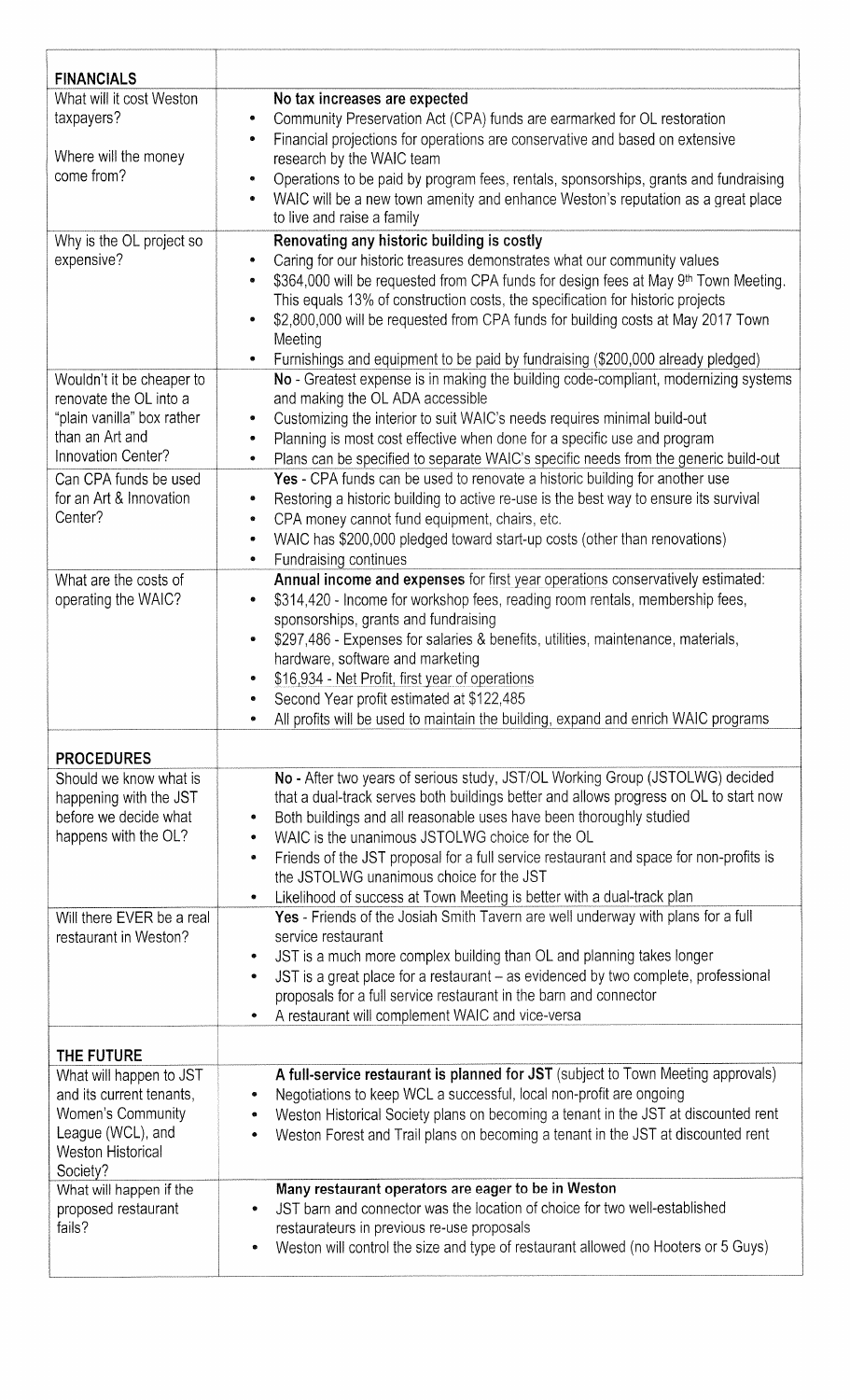

# Weston Arts and Innovation Center

A Branch of the Weston Public Library

www.westonaic.org Imagine the Possibilities!

Below are a sample of classes and activities that could be offered at the Weston Arts and Innovation Center in the Old Library. Please check those of interest to you. This is not a commitment! We only want to gauge the relative interest in the following.

#### **2D ARTS**

- Watercolor, Oils, Pastels  $\Box$
- □ Illustration, Cartooning
- □ Print Making, Stenciling
- $\Box$  Calligraphy, Pen & Ink
- □ Photography, Videography
- Silk Screening  $\Box$

#### **TEXTILE ARTS**

- Sewing  $\Box$
- □ Knitting, Crochet
- **Fashion Design**  $\Box$
- □ Weaving
- □ Embroidery, Needlepoint
- □ Fabric Printing, Batik
- $\Box$  Quilting

#### **PERFORMANCE ARTS**

- □ Art Shows
- □ Open Mic Nights, Music
- D Poetry Slams, Storytelling
- □ Travelogues, Slide Shows
- □ Movie Nights
- □ Play Reading & Performances
- **Fashion Shows**  $\Box$

#### 3D ARTS

- □ Stained Glass
- D Mosaics, Tiling
- D Origami, Paper Cutting
- $\Box$  Jewelry
- □ Woodworking, Wood Carving
- $\square$  Beading
- $\Box$  Acrylic and Polymer Clay
- **D** Paper and Card Making
- □ Sculpture

#### **TECHNOLOGY**

- D Photoshop, Illustrator
- $\Box$  Video Recording & Editing
- $\Box$  Audio Recording & Editing
- □ Website Design, Publishing
- Mobile App Design  $\Box$
- $\Box$  Robotics
- D Laser Cutter
- $\Box$  3D Modeling & Printing
- D Word, PowerPoint, Excel
- □ Arduino/Raspberry PI
- □ Lego Mindstorms, Tech Toys
- $\Box$  Programming
- □ GIS, GPS, Mapping
- **BOOKS, WRITING, MEDIA**
- Writing Fiction/Non-fiction  $\Box$
- Children's & YA Books  $\Box$
- Podcasting  $\Box$
- **Blogging**  $\Box$
- $\Box$ Book Making, Photo Books

## **CRAFTS**

- Kites, Wind Socks & Chimes  $\square$
- D Weather Vanes, Whirligigs
- Dolls, Puppets  $\Box$
- Bird, Bug, Bat Houses  $\Box$
- **Toys and Models**  $\Box$
- Basketry, Folk Crafts  $\Box$

## **HOME, GARDEN & KITCHEN**

- □ Wine, Beer, Tea Tasting
- □ Candy Making
- **D** Ethnic Foods
- □ Canning, Preserving, Pickling
- **D** Furniture Refinishing
- □ Home, Car, Bike Repair
- □ Gardening, Herbs
- $\Box$  Hydroponics, Terrariums
- □ Flower Drying, Arranging

Are you interested in other classes or activities not listed above?

Can you lead an introductory workshop in (or help organize) any of the above? If so, please circle the activities above and print your email address below. Again, this is not a commitment!

| Name<br>The contract of the contract service |  |       |  |
|----------------------------------------------|--|-------|--|
| Email                                        |  | ----- |  |

Thank you very much. Email questions and comments to westonaic@gmail.com. Also check out our website at www.westonaic.org.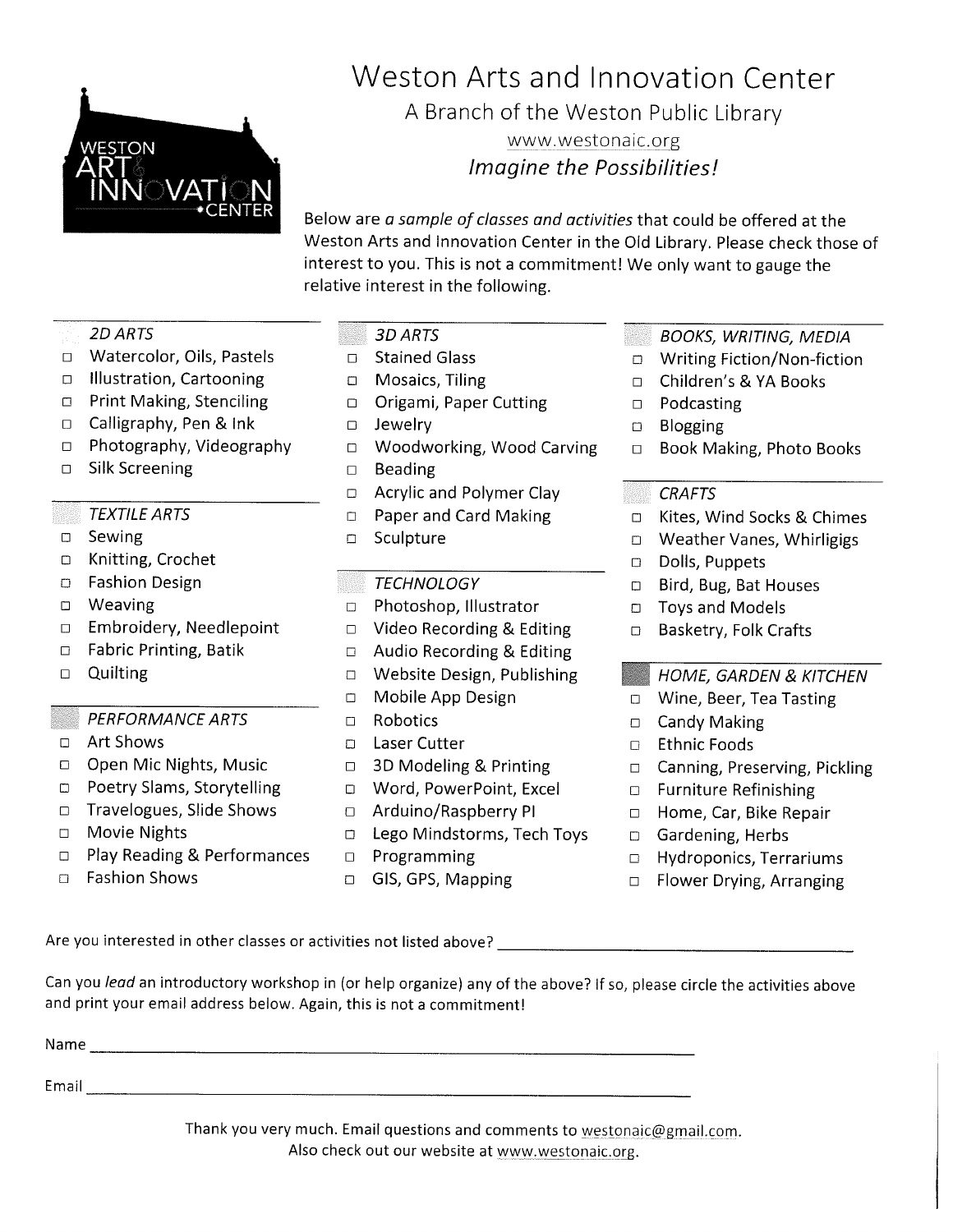

# **Funding the Possibilities!**

| <b>FUNDS AVAILABLE</b><br><b>NOW</b>                                | <b>AMOUNT</b> | <b>USE</b>                 | <b>SOURCE</b>                                                                                              | <b>TAX</b><br><b>INCREASE</b> |
|---------------------------------------------------------------------|---------------|----------------------------|------------------------------------------------------------------------------------------------------------|-------------------------------|
|                                                                     | \$100,000     | Seed capital               | <b>Weston Library Trustees</b>                                                                             | <b>NONE</b>                   |
|                                                                     | \$<br>5,000   | Donation (expected)        | Friends of the Library                                                                                     |                               |
|                                                                     | \$90,000      | Start-up for capital costs | Comcast & Verizon capital restricted grant to<br>Weston Media Center                                       |                               |
|                                                                     | 5,000<br>\$   | Pledges (as of 3/1/2016)   |                                                                                                            |                               |
| TOTAL:                                                              | \$200,000     |                            |                                                                                                            |                               |
| <b>FUNDS NEEDED FOR</b><br><b>START-UP:</b>                         |               |                            |                                                                                                            |                               |
|                                                                     | 364,000<br>\$ | Design fees 2016           | Community Preservation Act historic funds                                                                  | <b>NONE</b>                   |
|                                                                     | \$2,800,000   | Renovation costs 2018      | Community Preservation Act historic funds                                                                  |                               |
| TOTAL:                                                              | \$3,164,000   |                            |                                                                                                            |                               |
| <b>INCOME STATEMENT</b><br><b>FIRST YEAR</b><br><b>OPERATIONS:</b>  |               |                            |                                                                                                            |                               |
|                                                                     | \$314,420     | Operating income           | Workshop fees, reading room rentals,<br>membership fees, corporate sponsorships,<br>grants and fundraising | <b>NONE</b>                   |
|                                                                     | \$297,486     | Operating expenses         | Salaries & benefits, utilities, maintenance,<br>materials, hardware, software, marketing                   |                               |
| <b>FIRST YEAR PROFIT:</b>                                           | \$16,934      |                            |                                                                                                            |                               |
| <b>INCOME STATEMENT</b><br><b>SECOND YEAR</b><br><b>OPERATIONS:</b> |               |                            |                                                                                                            |                               |
|                                                                     | \$454,150     | Operating income           | Workshop fees, reading room rentals,<br>membership fees, corporate sponsorships,<br>grants and fundraising | <b>NONE</b>                   |
|                                                                     | \$331,665     | Operating expenses         | Salaries & benefits, utilities, maintenance,<br>materials, hardware, software, marketing                   |                               |
| <b>SECOND YEAR PROFIT:</b>                                          | \$122,485     |                            |                                                                                                            |                               |
| <b>LONG TERM</b><br><b>OPERATIONS</b>                               |               |                            |                                                                                                            |                               |
|                                                                     | \$1,500,000   | Endowment                  | Individuals, foundations, corporations, grants                                                             | <b>NONE</b>                   |
|                                                                     |               |                            | Imagine the future in the heart of the Weston.                                                             |                               |

www.westonaic.org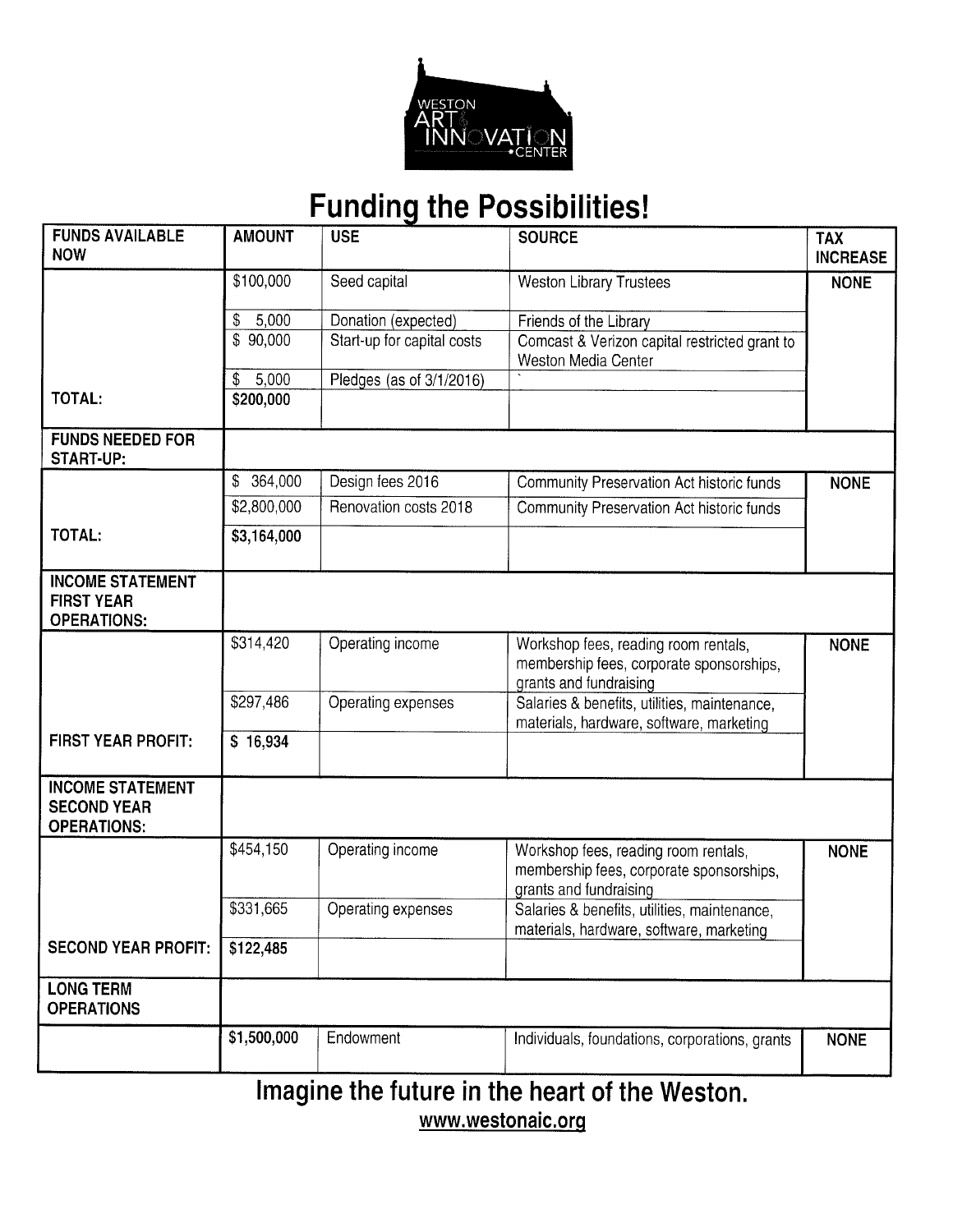

# **Imagine the Possibilities!** The Right Idea, The Right Time, The Right Place, The Right People

#### www.westonaic.org

#### A BRANCH OF THE WESTON PUBLIC LIBRARY DEVOTED TO HANDS-ON LEARNING & CREATIVITY

#### WHAT IS THE WESTON ART & INNOVATION CENTER (WAIC)?

A Library for the 21<sup>st</sup> century, a center for hands-on learning, creativity and exhibitions including:

- Fine arts painting, drawing, sculpture, printmaking, illustration, fashion design, calligraphy  $\bullet$
- Crafts fiber arts, sewing, quilting, needlepoint, soft sculpture, acrylic clay, jewelry, woodworking  $\bullet$
- Culinary and ethnic arts cooking, cheese making, candy making, ethnic foods/customs  $\bullet$
- Technology Photoshop, Lightroom, Excel, digital design, computer code, 3-D printers, laser cutters, robotics  $\bullet$
- Digital media center and studio photography, video and audio recording, editing, production  $\bullet$
- Performance, recital, reception, meeting and gallery space in the historic Reading Room

#### WHY AN ART & INNOVATION CENTER?

84% of residents want an arts / cultural center (National Citizen Survey poll) and:

#### **Weston Library**

- Needs more space for hands-on learning, presentations, and programs  $\bullet$
- Current location cannot expand because of septic restraints
- Media and technology central to 21<sup>st</sup> century learning

#### **Weston Media Center**

- Needs training and studio space accessible to the public  $\bullet$
- Current location at Brook School possibly re-used for affordable housing  $\bullet$

#### **WHO WILL RUN WAIC?**

#### Proven managers, advisors and fundraisers:

- Weston Library Board of Trustees and Town of Weston oversight of Library operations
- Susan Brennan, Director of Weston Library oversight of WAIC  $\bullet$
- WAIC Director full time, on-site manager, employee of Weston Library  $\bullet$
- WAIC Advisory Board professionals invested in success of WAIC
- Gloria Cole, Executive Director of Weston Media Center manages non-profit  $\bullet$

#### WHY AT THE OLD LIBRARY?

Unanimous choice as best re-use by both the JST/OL Working Group and Historical Commission

- Old Library renovations remain fully intact and no exterior changes needed
- Low-impact use of Old Library
- Low-impact on traffic, parking, noise
- Central, accessible location
- Public access to historic building
- Flexible schedule and programming to meet demand
- Zoning and permitting requirements all met on site

#### **WHAT'S NEXT?**

 $\triangleright$  March 19<sup>th</sup> at 9am and April 7<sup>th</sup> at 7pm

Public Forums at Town Hall - detailed presentations, Q&A

May 9th - Town Meeting at Weston High School - CPA funding vote for design fees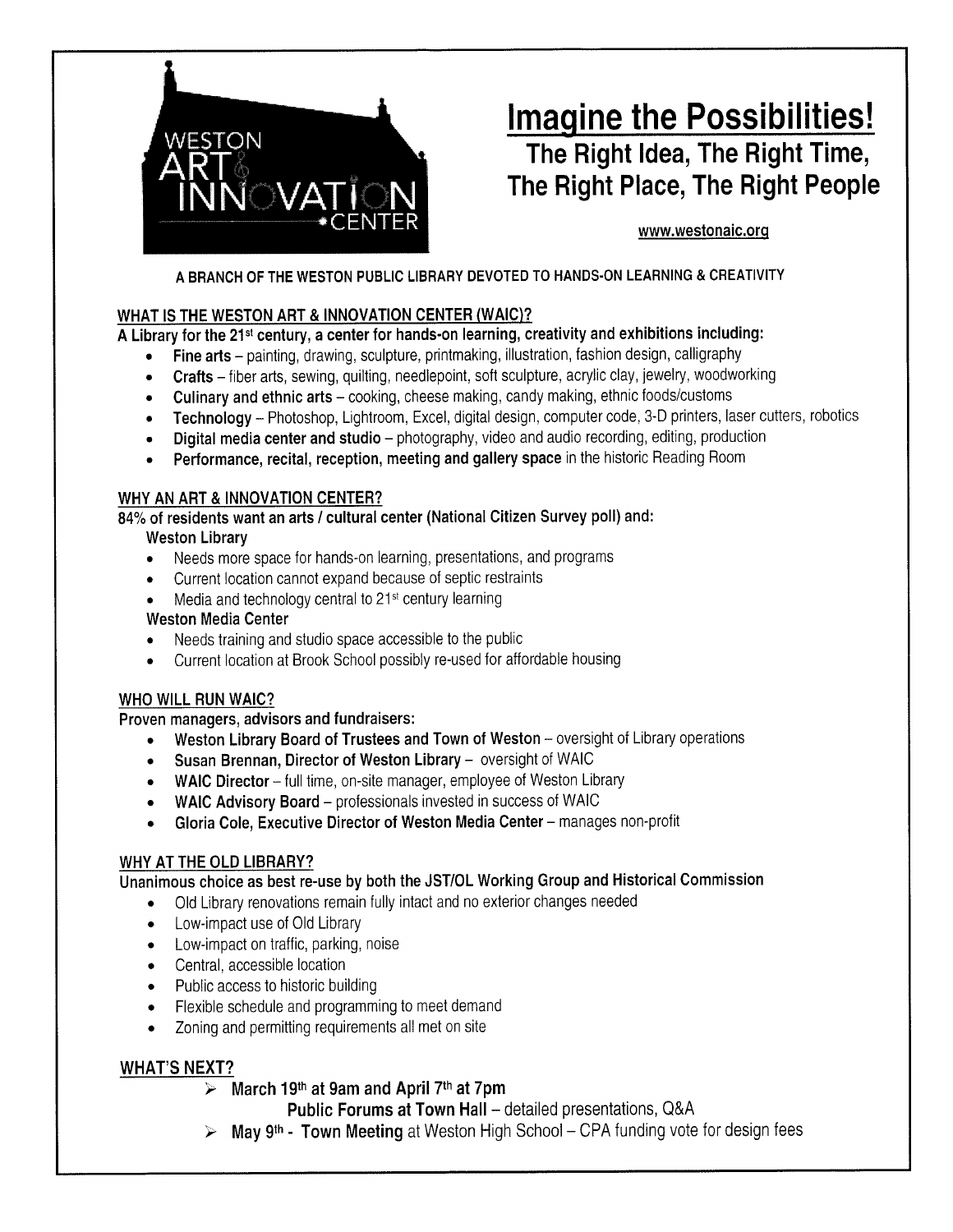### **JOSIAH SMITH TAVERN AND OLD LIBRARY WORKING GROUP**

# Come to the Open Forum from 9 to 11 am on March 19, 2016 in Town Hall

# Please Support Our Unanimous Choice for the Old Library: The Weston Art & Innovation Center

Plus our Unanimous Choice for the Tavern: the Friends of Josiah Smith Tavern

# Please Vote to Approve Design Funds for The Weston Arts & Innovation Center (WAIC) at the

#### May 2016 Town Meeting.

The Josiah Smith Tavern and Old Library Working Group ("Working Group") has been working diligently for over 2 years, meeting approximately twice a month to explore a wide range of issues relating to the properties, including:

- Examining prior failed proposals for re-use, town surveys relating to the properties and physical data relating to the properties;
- Understanding in great detail the zoning, regulatory and historic preservation requirements  $\bullet$
- Meeting with various stakeholders including current and prospective tenants, and abutters;
- Engaging expert consultants to conduct feasibility studies, develop cost estimates and complete a demand analysis for types of reuse;
- Soliciting Statements of Interest (SOI) from prospective sponsors  $\bullet$

We have been strongly guided by the large and representative 2014 town-wide survey conducted by a well-respected national polling organization, which indicated that Weston residents want the reuse of these buildings to include an arts/cultural center (84%), restaurant/café (78%), function space for rent (74%), museum/space of Weston historical artifacts (71%), and office space for Weston nonprofits (67%). The Working Group's recommendations described below provide for **ALL** of these desired uses, while no other proposals that we received effectively include all of these important amenities.

After an in depth public review process, in December 2015, the Working Group unanimously recommended that the Town support the Weston Public Library's proposal to develop the Weston Arts  $\&$ Innovation Center (WAIC), an art & technology learning center with creative maker space in upper stacks area, open program/learning/function space in the Reading Room, and the Weston Media Center in the lower level.

The rationale for Working Group's unanimous recommendation is as follows:

- Sponsored by a Municipal department with strong, established organization and support in town;
- Represents the "Arts & Cultural" reuse desired by residents, as evidenced by town meeting votes and surveys;
- Preserves open, public access to the Old Library;
- Preserves the historic interior and exterior of the building; this minimal impact is consistent with  $\bullet$ preservation and offers flexibility for future reuse;
- The WAIC is open to an opportunity to work with other organizations to develop programming;  $\bullet$
- Continued Town ownership;  $\bullet$
- \$3 million estimated cost is within current CPC funding availability, and is consistent with the guidelines of the CPC;
- Construction  $&$  startup costs will be supplemented by private fundraising;
- Approval of project requires only a simple majority vote at Town Meeting given current zoning and available CPC funds.
- Can start right away because this program is entirely independent and solely on the Old Library  $\bullet$ site.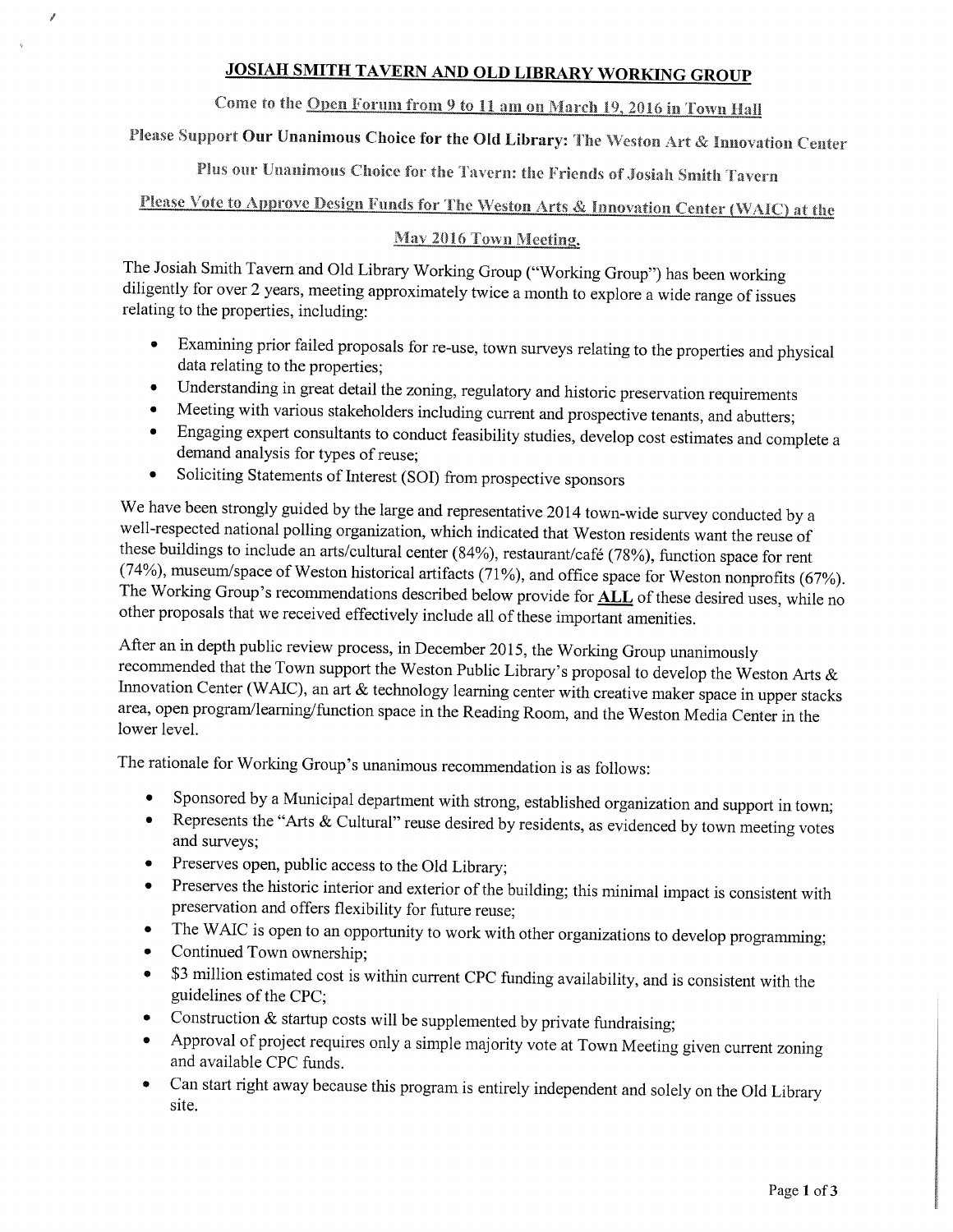The Working Group also recommended the Town work with the Friends of the Josiah Smith Tavern for reuse of the JST Complex. This reuse combines a restaurant, coffee stand and space for town-oriented non-profits, including the Women's Community League, Weston Historical Society and Weston Forest & Trail Association. The effort of refining this proposal continues, and unlike the plan for the Old Library, is not ready to come before May 2016 Town Meeting.

Accordingly, the Working Group also recommends that the two concepts be pursued separately and with different timelines, and they should be subject to separate Town Meeting votes and approval processes. We believe this is the best course of action given that the properties have issues unique to each (cost, historical restrictions, zoning, licensing, etc.), the timing of development is likely to be different, and a discrete approval process allows for better feedback. In short, the issues and considerations are complex, and we believe the Town will have greater success in achieving necessary approval by dealing with each individually rather than pursuing a "grand solution."

The Working Group recognizes there are two sponsors who submitted Statements of Interest that were not selected. These groups have elected to bypass the Working Group's selection process and appeal directly to Town residents at Town Meeting. We do not endorse these plans.

Weston Civic Center (formerly known as Historic Gateway to Weston) has submitted a 14-signature citizen's petition to appear on the Warrant, proposing a restaurant in the Old Library as Phase 1 of a proposed 2-phase project. The Working Group **unanimously opposes** this Article for many reasons, including:

- This method bypassed the Historical Commission and the Community Preservation Committee, and consequently does not have their endorsements;
- The petition is premised on a incorrect belief that a restaurant is only viable in the Old Library;
- It requires the joining of infrastructure with the JST Complex, specifically septic & parking,  $\bullet$ which would significantly increase the project cost and size, and impact on St. Julia's Church, and restrict the Town's ability to deal with these parcels separately in the future;
- Despite the necessity of joining the properties, the proposal provides little visibility on actual cost and programing of the JST (Phase 2) and the benefits to residents of such reuse;
- Indeed, it is likely that this proposal would leave the JST without a comprehensive enough reuse  $\bullet$ plan to justify the Town spending the estimated \$4 million required for renovation, and this in turn could result in the JST building being condemned for health and safety reasons, leaving the Women's Community League and Weston Historical Society without a home;
- The proposal is not actionable, as it would be subject to both an RFP and approval of Phase 2, No actual plan or layout was ever submitted for the restaurant in the Old Library;
- The sponsors have not exhibited the expertise and organizational depth necessary to develop and manage the project, and could therefore put the Town resources at significant risk.

The Elderly Housing Committee also submitted a Statement of Interest to develop 9 elderly affordable housing units in the Old Library. Their SOI was considered by the Working Group, but not selected, and we understand they too will submit a Warrant Article to appeal directly to residents. Here again, the Working Group **unanimously opposes** this Article for the following reasons:

- Residents have rejected residential use in the Old Library in the past, and in the National Survey by a greater than two-to-one margin, with affordable housing also significantly rejected for these buildings
- Town approval is unlikely because residential use would require either re-zoning (needing a twothirds vote at Town Meeting) or a complex 40B process
- Conversion to residential use would eliminate any public access to the building;
- Construction of a total of 10 bedrooms in 9 residential units would permanently and irreversibly destroy the historic interior and much of the exterior architecture that was recently restored at significant CPC expense, and may not even be structurally possible;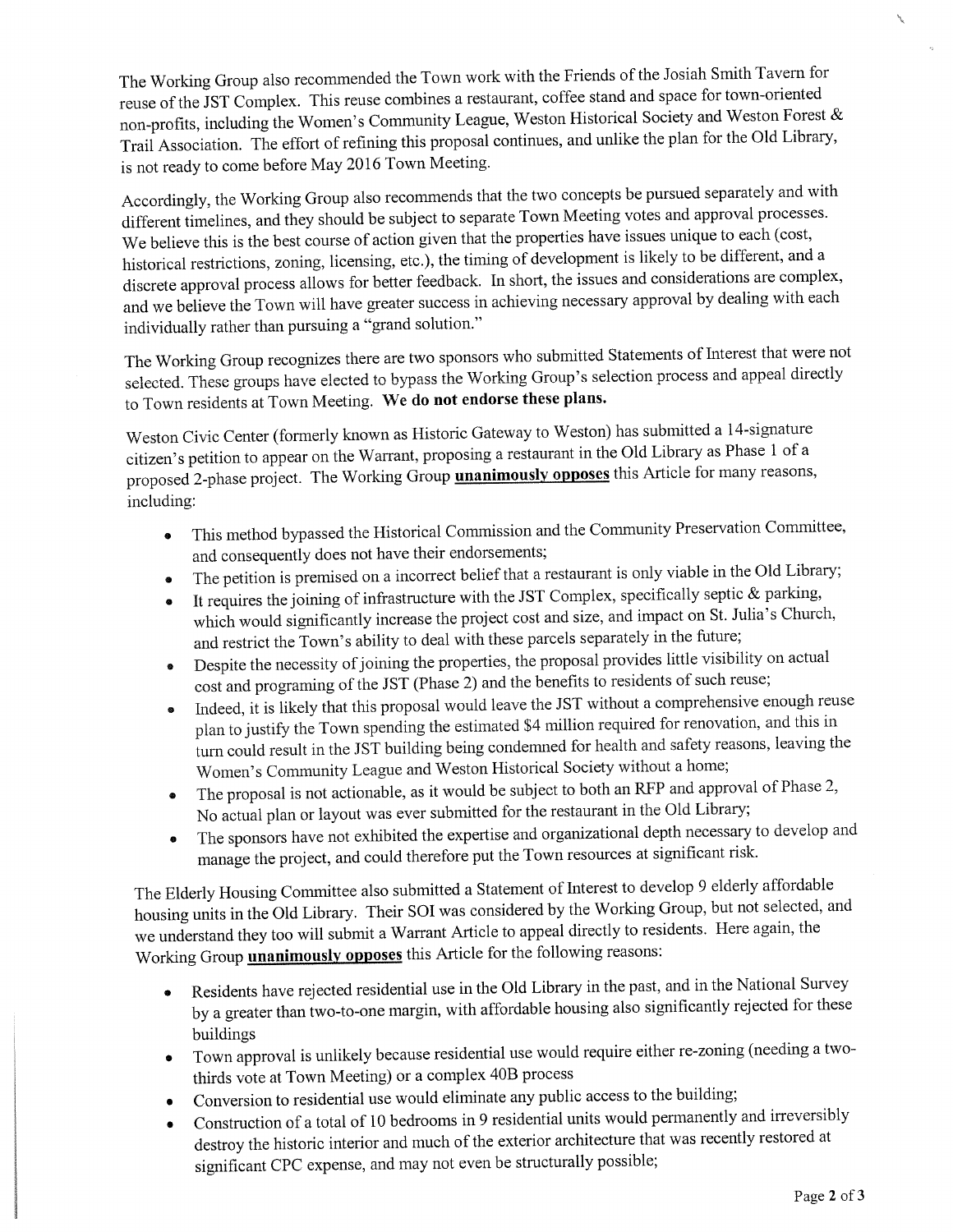- Elderly housing would not add any vitality to the Town Center, and is not a good fit with a  $\bullet$ restaurant in the JST Barn:
- We did not find the Elderly Housing Committee's financials and build-out assumptions credible, including the ability to support the required septic on-site.
- We believe a re-use that allows all residents the opportunity to enjoy the building and its location is superior than one that makes the building essentially private, for the use of just a few;
- Adding additional elderly housing units at the Brook School Apartment Complex, where they  $\bullet$ already exist, would be a much less costly and more efficient approach to increasing Weston's stock of elderly affordable housing.

The Working Group believes that our recommendations offer the best combination of uses and amenities, and they offer the Town the best opportunity for real plans to put these buildings into active use. The Working Group continues to work with both WAIC and Friends of the JST in advancing their proposals. To that end, the Working Group will facilitate an Open Forum on March 19, 2016 in Town Hall and will continue to provide support for these groups before Town committees and Annual Town Meeting.

## Josiah Smith Tavern and Old Library Working Group

Dianne Butt, Chris Houston, Marisa Morra,

Tom Palmer (Co-Chair), John Sallay, Clint Schuckel, Jay Valenta (Co-Chair) and Steve Wagner Email: istol@westonmass.org and on Facebook at Josiah Smith Tavern & Old Library Working Group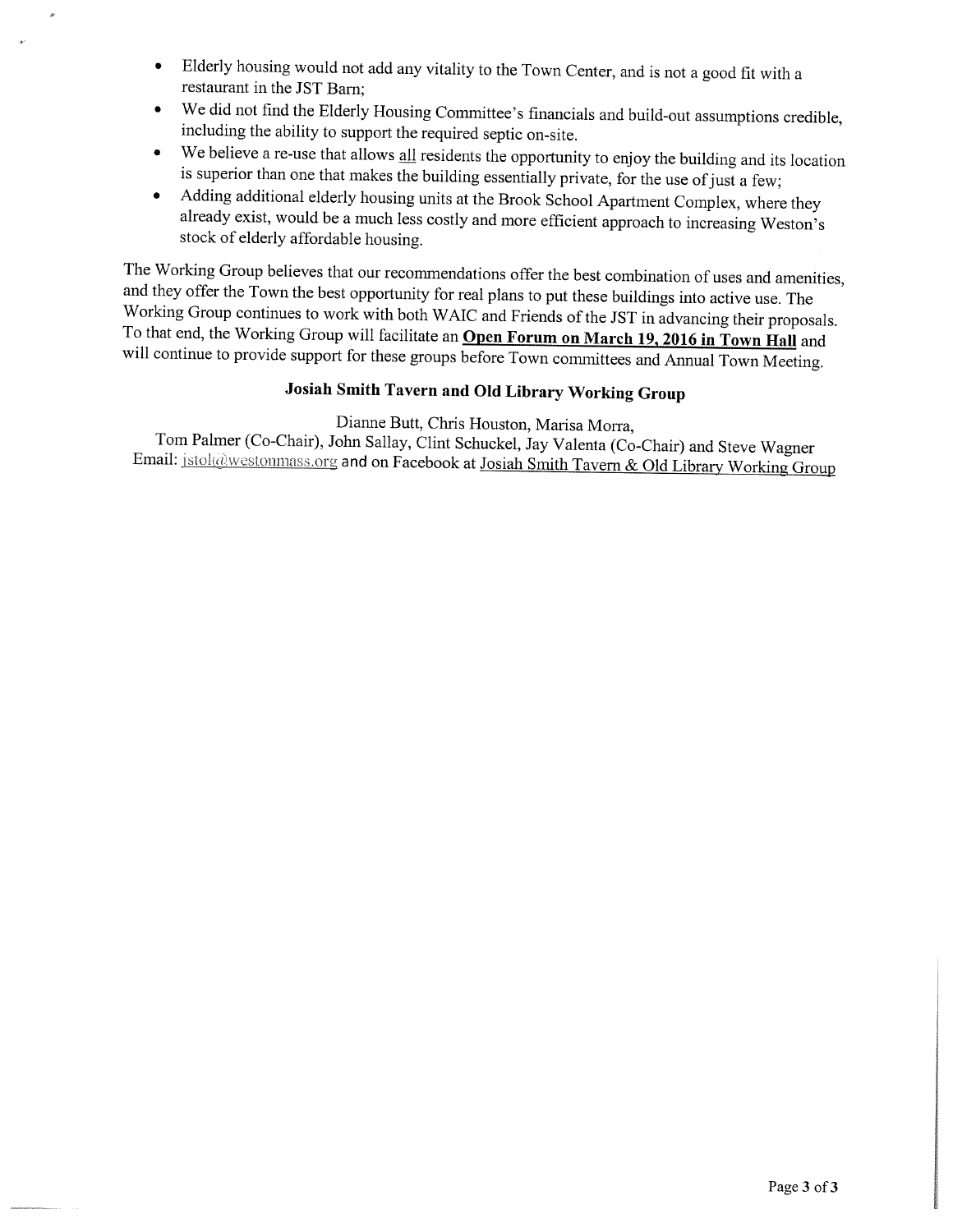## The Old Library

The 1899 Building was built to be "a splendid monument to the culture and refinement of the citizens of Weston." The library is significant historically as a symbol of Weston's civic pride as the town evolved from a rural backwater to a more sophisticated community that valued education, literacy, and culture.

Alexander S. Jenney, of Fox, Jenney and Gale, was the principal architect of the firm that won the competition for the new Library in 1899.

Jenney began his professional career in the office of America's great architect, H. H. Richardson. It was in Richardson's office that he met Stanford White, who later established the prestigious firm McKim, Mead, and White, and designed the Boston Public Library. Jenney joined their Boston office and oversaw the work on that great building.

The architectural style of the Old Library is rooted in the English Arts and Crafts movement. The proportions of the building follow the "Golden Mean," a mathematical formula used by architects and artists for centuries because of its aesthetically pleasing proportions. It has exceptional quality design and materials.

The CPA funded exterior restoration of the Old Library was completed in 2015, overseen jointly by the Historical Commission and the Permanent Building Committee. Its renewed splendor has inspired many new admirers.

## Further Information:

The Old Library Report by the Historical Commission can be found online:<http://www.weston.org/documentcenter/view/518>

Or in the Weston Historical Society Bulletin link:<http://westonhistory.org/Bulletins/2010-Fall-Bulletin.pdf>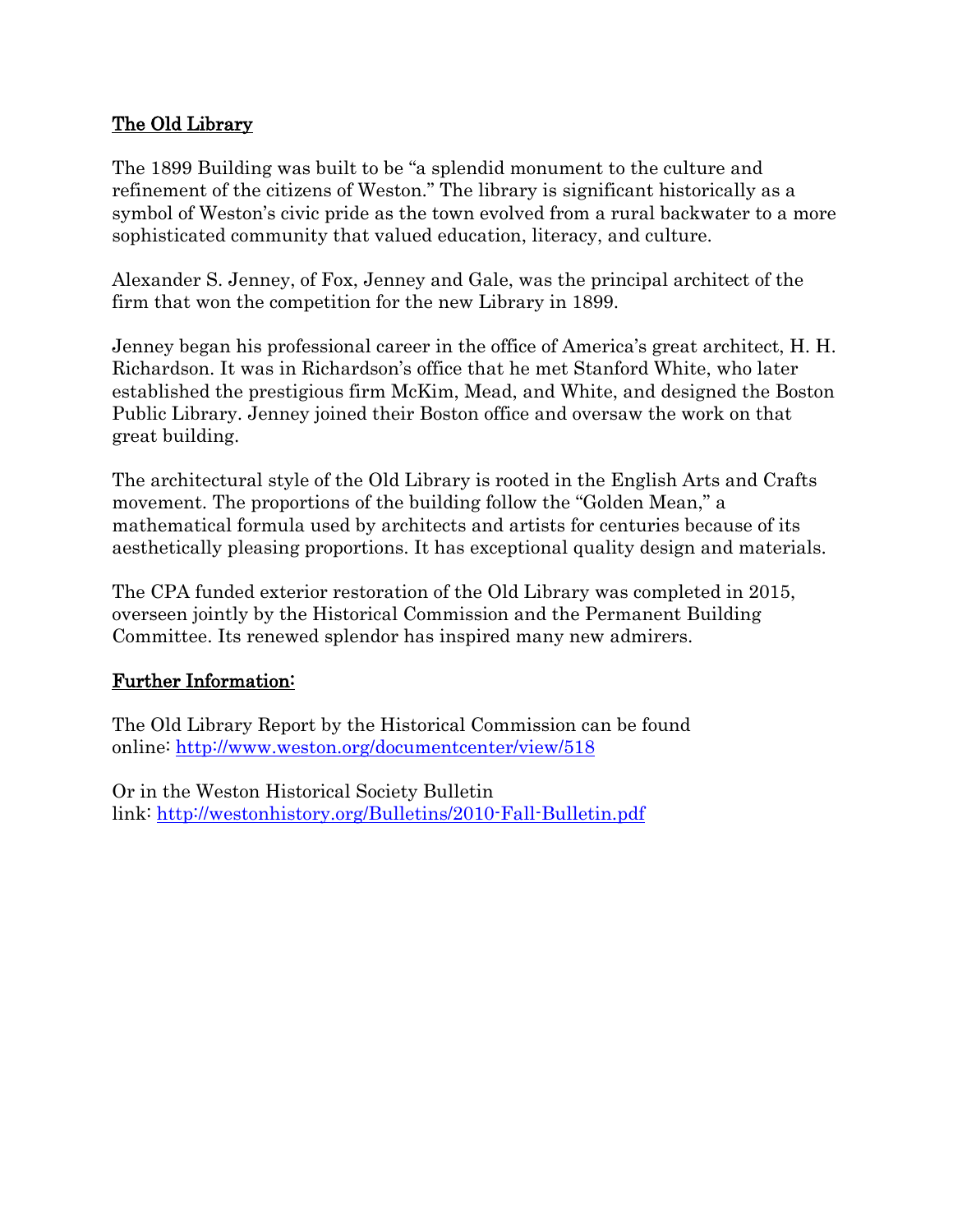## Weston Art and Innovation Center - Old Library

| From:               | "Field, John F." <field.j@westonmass.org></field.j@westonmass.org> |
|---------------------|--------------------------------------------------------------------|
| To:                 | "alaarch@earthlink.net"                                            |
| Cc:                 | "Swaine, Ann" <swaine.a@westonmass.org></swaine.a@westonmass.org>  |
| Subject:            | Weston Art and Innovation Center - Old Library                     |
| Date:               | Mar 7, 2016 11:36 AM                                               |
| <b>Attachments:</b> | image001.gif                                                       |

#### Hello Adrienne,

Thanks for bringing me 'up to speed' last week on the Weston Art and Innovation Center proposal to re-use the Old Library.

I think this would be a great fit for the building and site and would certainly benefit the community!

Based on the plans you presented, EC1, A1, A2 and A3, and discussions we had, the proposal will meet the requirements of Architectural Access (521 CMR), Occupancy/Egress and other State Building Code(780CMR) issues and the Zoning Bylaw as to Use and Parking. I look forward to working to help make this re-use possible.

Please don't hesitate to contact me if I can be of any assistance,

Regards,

John F. Field, P.E. **Land Use Coordinator** Inspector of Buildings - Zoning Enforcement Officer Office (781) 786-5045 Cell (978) 501-3007 Field.j@westonmass.org